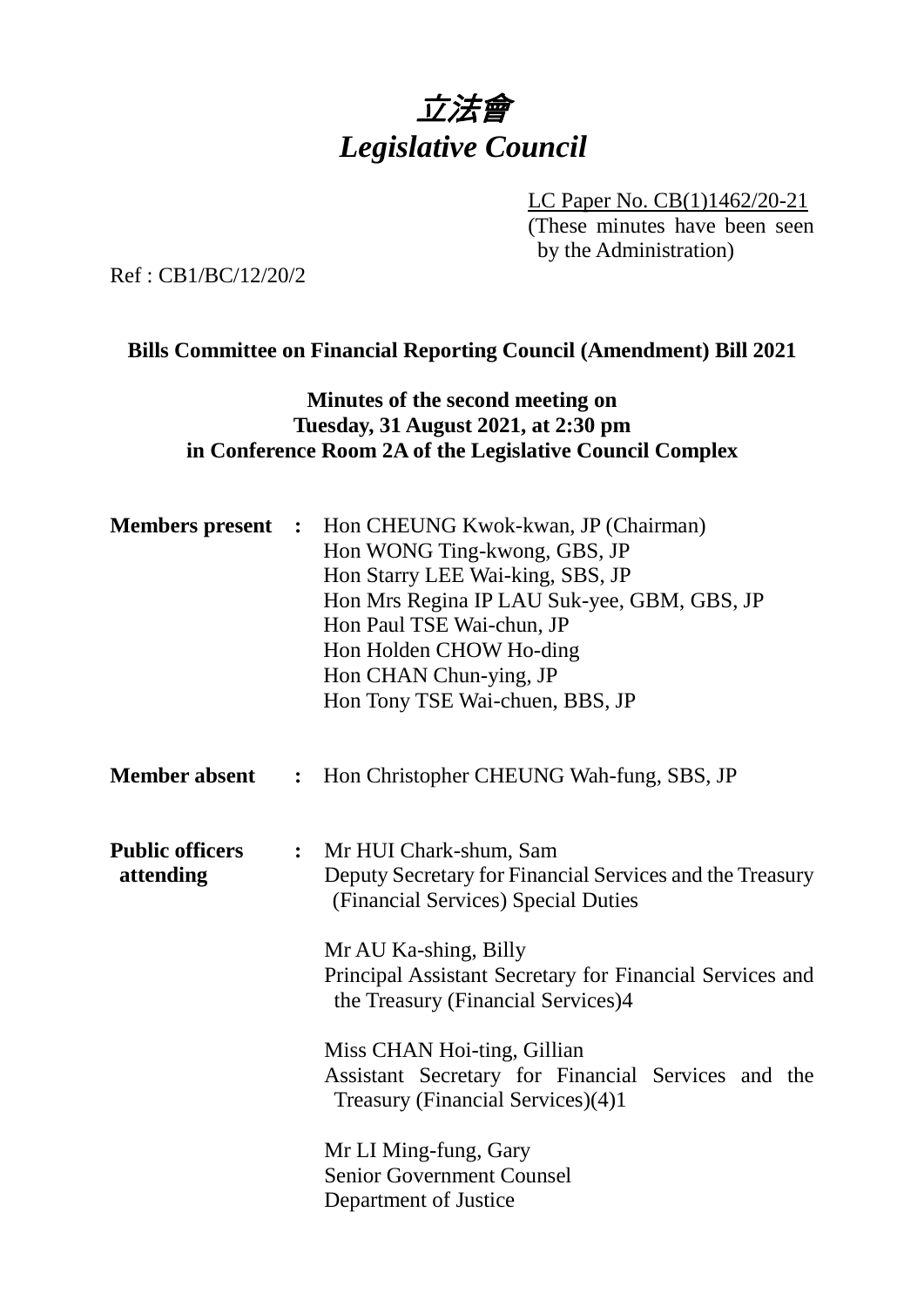|                                             | Ms CHU Ying-hung, Carmen<br><b>Senior Government Counsel</b><br>Department of Justice |
|---------------------------------------------|---------------------------------------------------------------------------------------|
| <b>Clerk in attendance:</b> Ms Connie SZETO | Chief Council Secretary (1)4                                                          |
| <b>Staff in attendance:</b>                 | Miss Evelyn LEE<br><b>Assistant Legal Adviser 10</b>                                  |
|                                             | Mr Hugo CHIU<br>Senior Council Secretary (1)4                                         |
|                                             | Ms Sharon CHAN<br>Legislative Assistant (1)4                                          |

## Action

## **I Meeting with the Administration**

Matters arising from the previous meeting

| (LC Paper No. $CB(1)1262/20-21(01)$ — List of follow-up actions arising | from the discussion at the<br>meeting on 12 August 2021 |
|-------------------------------------------------------------------------|---------------------------------------------------------|
| LC Paper No. $CB(1)1262/20-21(02)$ — Administration's response to       | issues raised at the meeting on<br>12 August 2021       |
| LC Paper No. $CB(1)1197/20-21(03)$ — Letter dated 11 August 2021        | from the Legal Service Division                         |

LC Paper No.  $CB(1)1262/20-21(03)$  — Administration's response to the Legal Service Division's letter dated 11 August 2021)

to the Administration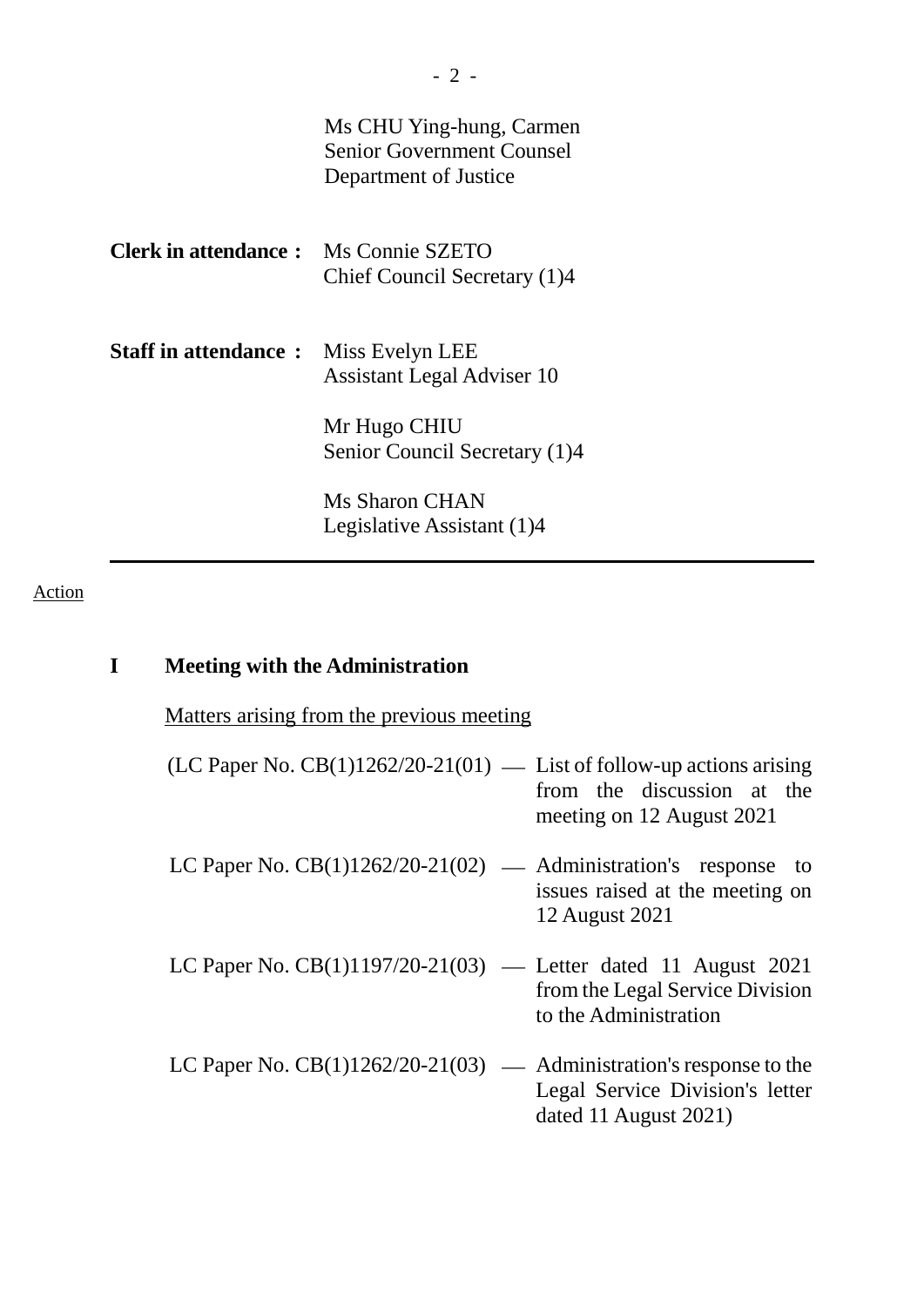#### Action

#### Other relevant papers

| $(LC$ Paper No. $CB(1)1272/20-21(01)$ — Submission from the Taxation | Institute of Hong Kong                                                                            |
|----------------------------------------------------------------------|---------------------------------------------------------------------------------------------------|
| LC Paper No. $CB(1)1274/20-21(01)$ — Submission from the Society of  | Chinese Accountants<br>$\&$<br><b>Auditors</b>                                                    |
| LC Paper No. CB(3)799/20-21                                          | — The Bill                                                                                        |
| File Ref: ACCT/2/1/2C                                                | — Legislative Council Brief                                                                       |
| LC Paper No. $LS98/20-21$                                            | - Legal Service Division Report                                                                   |
| LC Paper No. $CB(1)1197/20-21(01)$ — Marked-up copy of the           | Financial Reporting Council<br>(Amendment) Bill 2021<br>prepared by the Legal Service<br>Division |
| LC Paper No. $CB(1)1197/20-21(02)$ — Background brief prepared by    | Legislative Council<br>the<br>Secretariat)                                                        |

#### Discussion

The Bills Committee deliberated (Index of proceedings attached at **Appendix**).

Follow-up actions to be taken by the Administration

*Funding arrangement of the post-reform Financial Reporting Council*

2. The Administration was requested to respond to a member's views that the Administration should provide undertaking during the resumption of the Second Reading debate on the Financial Reporting Council (Amendment) Bill 2021 ("the Bill") on the following matters:

(a) the post-reform Financial Reporting Council ("FRC") would maintain the Hong Kong Institute of Certified Public Accountants("HKICPA")'s current level of fees for issuing practising certificates to certified public accountants ("CPAs") and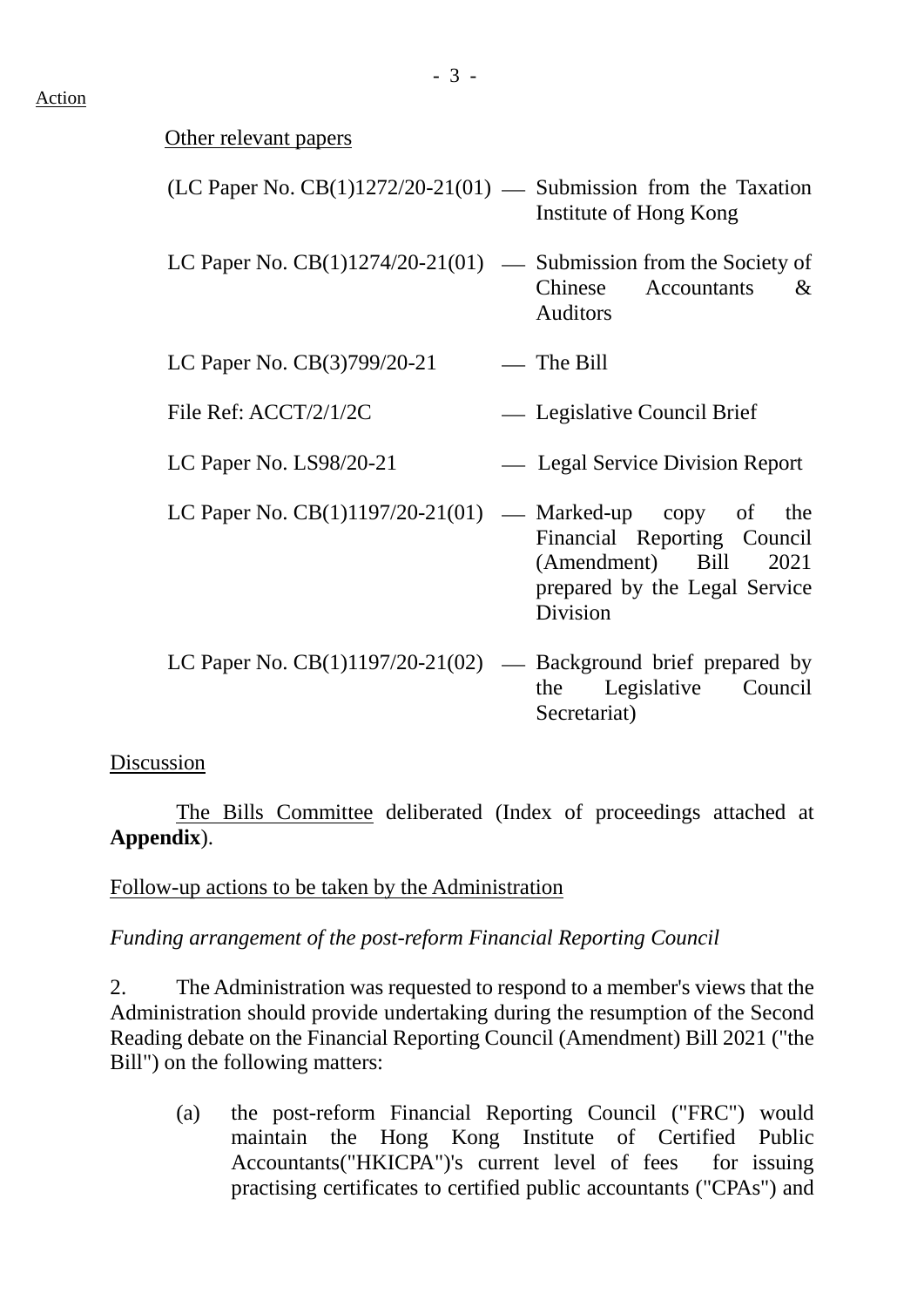registration of firms and corporate practices for a certain period of time (say, five years) after the implementation of the proposed reform; and

(b) the Administration would inject additional seed capital into FRC to help it migrate to the reformed new regime.

#### *Development of the accounting profession*

- 3. The Administration was requested to respond to a member's views that:
	- (a) the post-reform FRC should be entrusted with the duty to promote the further development of the accounting and auditing profession, and such duty should be explicitly stated in the proposed amended section 9 of the Financial Reporting Council Ordinance (Cap. 588) on the functions of FRC and be included in the long title of the Bill;
	- (b) the post-reform FRC should provide continuing professional development training for practising CPAs through measures including organization of relevant seminars on topics such as development opportunities in the Mainland for CPAs; and
	- (c) the Administration should undertake to report within 2022 to the Panel on Financial Affairs on the progress of its discussion with stakeholders on the policy and legislation prohibiting the use of certain descriptions which might mislead the public into believing that an individual or a company was a registered CPA or practice unit.

### *Guidelines by the post-reform Financial Reporting Council*

4. In respect of the guidelines on pecuniary penalties to be developed by the post-reform FRC, the Administration was requested to provide the following information:

- (a) how the post-reform FRC would formulate its guidelines for imposing pecuniary penalties, and whether such guidelines would be subsidiary legislation; and
- (b) the practices of other comparable regulators such as the Securities and Futures Commission, the Insurance Authority, the Property Management Services Authority and the Estate Agents Authority in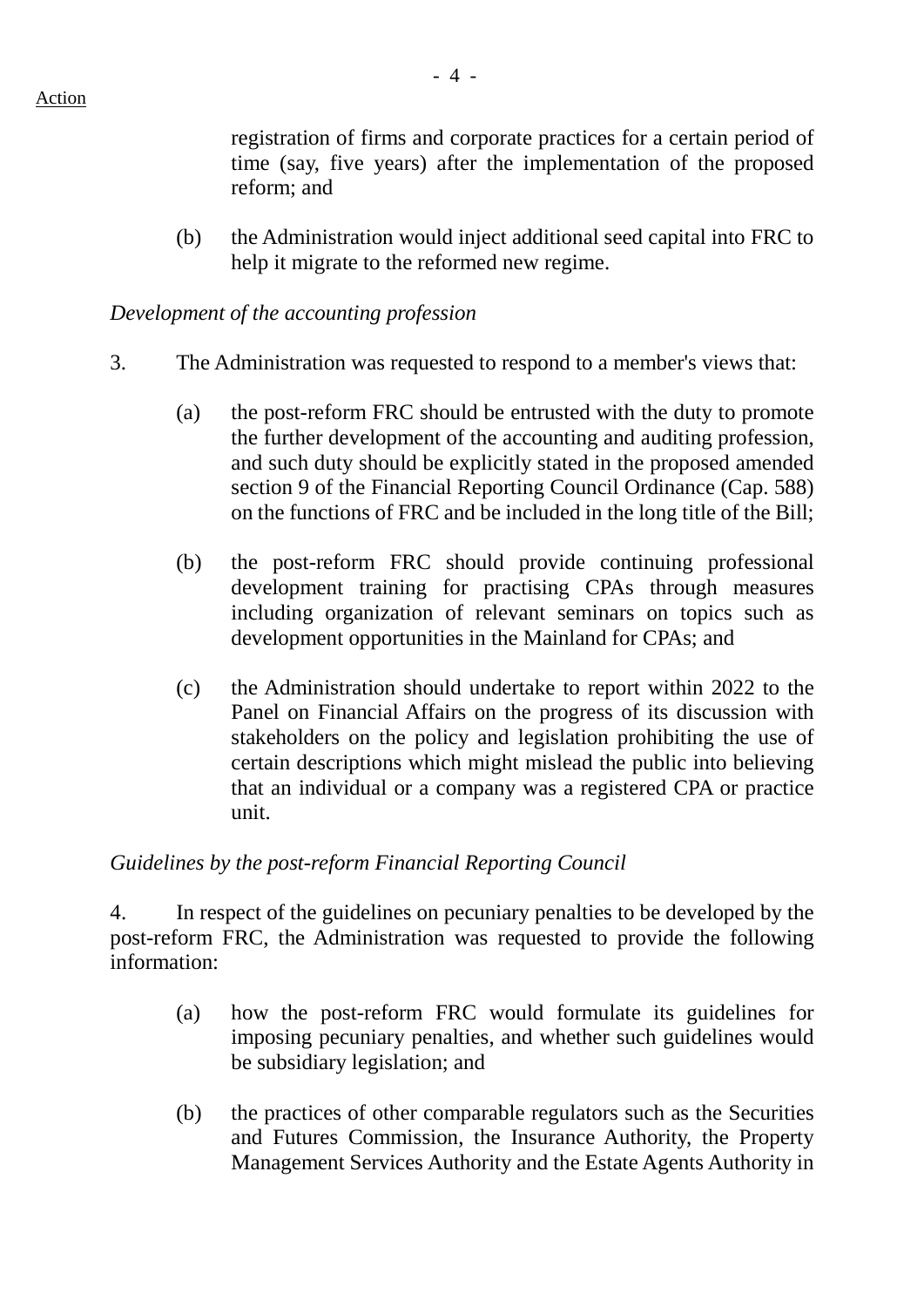the formulation and promulgation of their statutory or non-statutory guidelines on the imposition of pecuniary penalties.

(*Post meeting note:* The Administration's written responses were issued to members vide LC Paper No. CB(1)1286/20-21(02) on 3 September 2021.)

## **II Any other business**

Date of next meetings

5. The Chairman said that an additional meeting would be scheduled to speed up the scrutiny process. The third and fourth meetings of the Bills Committee would be held on 7 September 2021 at 4:30 pm and 14 September 2021 at 2:30 pm respectively.

6. There being no other business, the meeting ended at 4:29 pm.

Council Business Division 1 Legislative Council Secretariat 5 November 2021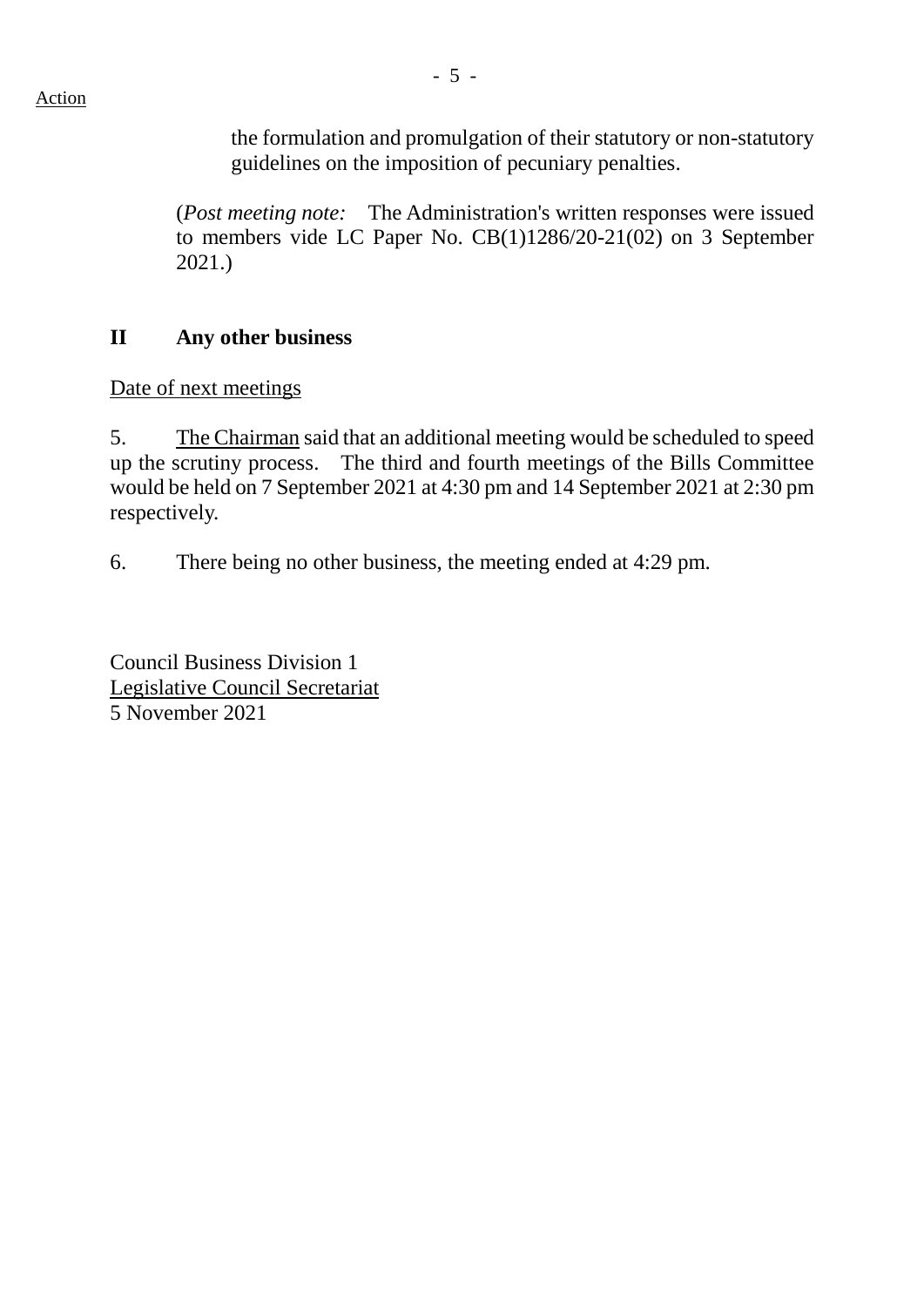## **Appendix**

## **Proceedings of the second meeting of the Bills Committee on Financial Reporting Council (Amendment) Bill 2021 on Tuesday, 31 August 2021, at 2:30 pm in Conference Room 2A of the Legislative Council Complex**

| <b>Time</b><br><b>Marker</b> | <b>Speaker</b>                                  | Subject(s)                                                                                                                                                                                                                                                                                                                                                                                                                                                                                                                                                                                                                                                                                                                                                                                                                                                                                                                                                                                                                                                                                                                                                                                                                              | <b>Action</b><br><b>Required</b> |  |
|------------------------------|-------------------------------------------------|-----------------------------------------------------------------------------------------------------------------------------------------------------------------------------------------------------------------------------------------------------------------------------------------------------------------------------------------------------------------------------------------------------------------------------------------------------------------------------------------------------------------------------------------------------------------------------------------------------------------------------------------------------------------------------------------------------------------------------------------------------------------------------------------------------------------------------------------------------------------------------------------------------------------------------------------------------------------------------------------------------------------------------------------------------------------------------------------------------------------------------------------------------------------------------------------------------------------------------------------|----------------------------------|--|
|                              | Agenda item I — Meeting with the Administration |                                                                                                                                                                                                                                                                                                                                                                                                                                                                                                                                                                                                                                                                                                                                                                                                                                                                                                                                                                                                                                                                                                                                                                                                                                         |                                  |  |
| $000417 -$<br>001511         | Chairman<br>Administration                      | Briefing by the Administration on its response<br>to issues raised at the meeting on 12 August<br>2021<br>[LC Paper No. CB(1)1262/20-21(02)]                                                                                                                                                                                                                                                                                                                                                                                                                                                                                                                                                                                                                                                                                                                                                                                                                                                                                                                                                                                                                                                                                            |                                  |  |
| $001512 -$<br>002101         | Chairman<br>Mr CHAN Chun-ying<br>Administration | Mr CHAN's enquiries as follows:<br>why the Financial Reporting Council<br>(a)<br>(Amendment) Bill 2021 ("the Bill") had<br>not specified the assistance which the<br>post-reform Financial Reporting Council<br>("FRC") might provide to other local and<br>overseas regulators;<br>why there were provisions in the Bill for<br>(b)<br>the post-reform FRC to recover the costs<br>and expenses of its investigations from<br>certified public accountants ("CPAs") but<br>there were no similar provisions in the<br>current Financial Reporting Council<br>Ordinance (Cap. 588) ("FRCO") for the<br>recovery of costs from auditors of public<br>interest entities ("PIEs"); and<br>details of recovery of FRC's costs and<br>(c)<br>expenses of its investigations from CPAs.<br>The Administration responded as follows:<br>there were existing provisions in FRCO<br>(a)<br>empowering FRC to provide assistance to<br>other local and overseas regulators.<br>The<br>post-reform<br><b>FRC</b><br>would<br>develop<br>mechanisms<br>(e.g.<br>memorandum<br>of<br>understanding ("MOU")) with relevant<br>local regulators and liaise with relevant<br>authorities of overseas jurisdictions on<br>regulatory collaborations; and |                                  |  |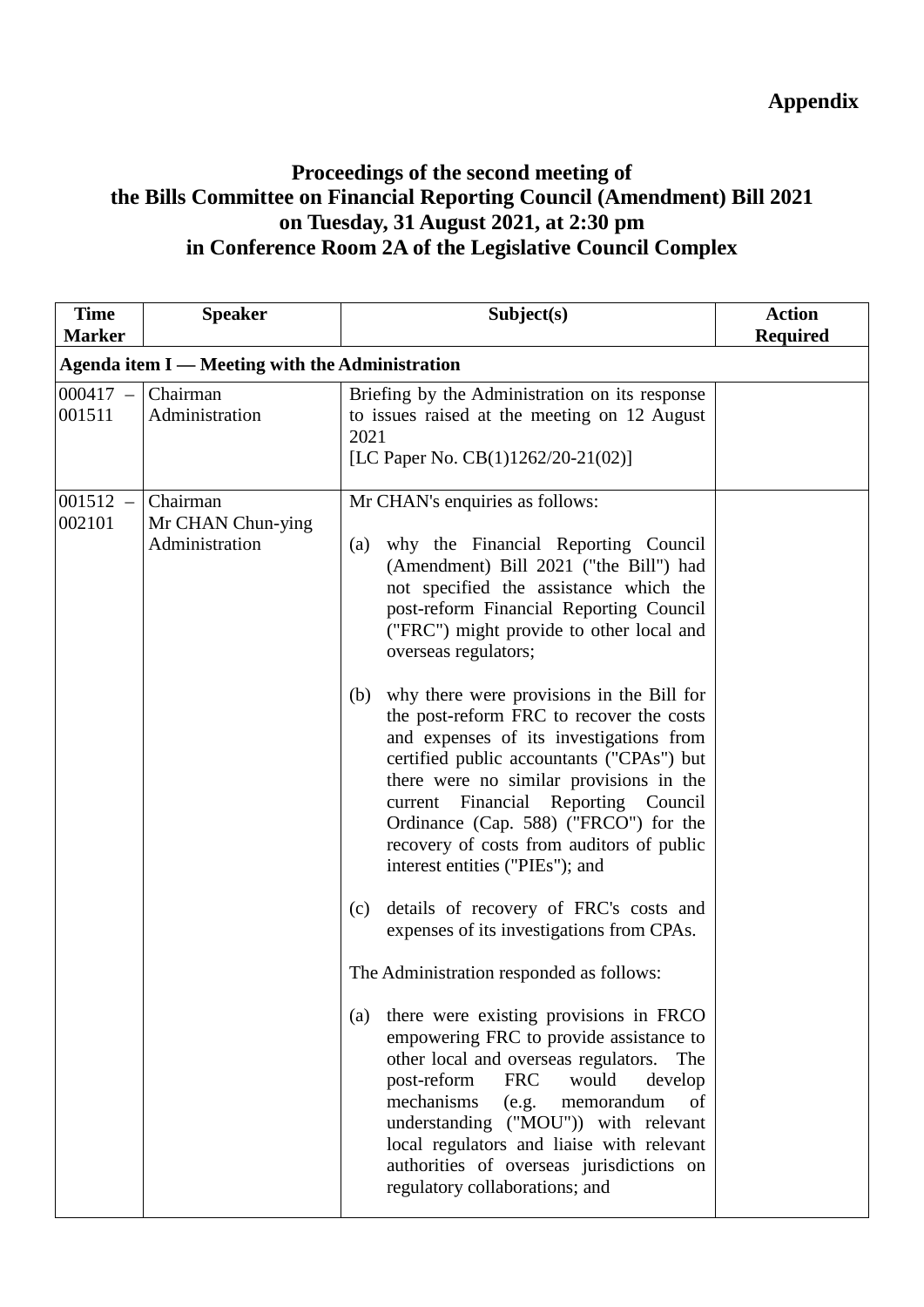| <b>Time</b>   | <b>Speaker</b>                                                                    | Subject(s)                                                                                                                                                                                                                                                                                                                                                                                                                                                                                                                                                                                                                                                                                                       | <b>Action</b>                                                                   |
|---------------|-----------------------------------------------------------------------------------|------------------------------------------------------------------------------------------------------------------------------------------------------------------------------------------------------------------------------------------------------------------------------------------------------------------------------------------------------------------------------------------------------------------------------------------------------------------------------------------------------------------------------------------------------------------------------------------------------------------------------------------------------------------------------------------------------------------|---------------------------------------------------------------------------------|
| <b>Marker</b> |                                                                                   |                                                                                                                                                                                                                                                                                                                                                                                                                                                                                                                                                                                                                                                                                                                  | <b>Required</b>                                                                 |
|               |                                                                                   | the arrangements in recovering the costs<br>(b)<br>and expenses of investigation from CPAs<br>were modelled on the existing arrangement<br>Professional<br>Accountants<br>the<br>under<br>Ordinance (Cap. 50) ("PAO").<br>The<br>Administration<br>would<br>consider<br>(including aligning the<br>enhancements<br>relevant arrangements for PIE auditors and<br>non-PIE auditors) in future as appropriate.                                                                                                                                                                                                                                                                                                     |                                                                                 |
| $002102 -$    | Chairman                                                                          | Funding arrangement<br>of<br>the<br>post-reform                                                                                                                                                                                                                                                                                                                                                                                                                                                                                                                                                                                                                                                                  |                                                                                 |
| 010938        | Ms Starry LEE<br>Administration<br>Mr Holden CHOW<br>Mrs Regina IP<br>Mr Tony TSE | <b>Financial Reporting Council</b><br>Ms LEE's views as follows:<br>Administration<br>should<br>provide<br>(a)<br>the<br>undertaking during the resumption of the<br>Second Reading debate on the Bill on the<br>following matters:<br>the post-reform FRC would maintain<br>(i)<br>HKICPA's current level of fees for<br>issuing practising certificates to CPAs<br>and registration of firms and corporate<br>practices for a certain period of time<br>five<br>after<br>years)<br>the<br>(say,<br>implementation of the proposed<br>reform; and<br>(ii) the Administration would<br>inject                                                                                                                    | The<br>Administration to<br>take action as per<br>paragraph 2 of the<br>minutes |
|               |                                                                                   | additional seed capital into FRC to<br>help it migrate to the reformed new<br>regime.<br>IP's views that many<br>Mrs<br>small<br>and<br>medium-sized practice units had expressed<br>concern about a possible surge in compliance<br>costs under the reformed new regime.<br>The Administration responded as follows:<br>the Administration would discuss with<br>(a)<br><b>FRC</b><br>and bodies in the accounting<br>profession on the funding arrangements of<br>the post-reform FRC (including the<br>collection of fees, the details of which<br>be<br>stipulated in<br>would<br>subsidiary<br>legislation to be submitted for the scrutiny<br>of the Legislative Council ("LegCo")<br>within $2022$ ); and |                                                                                 |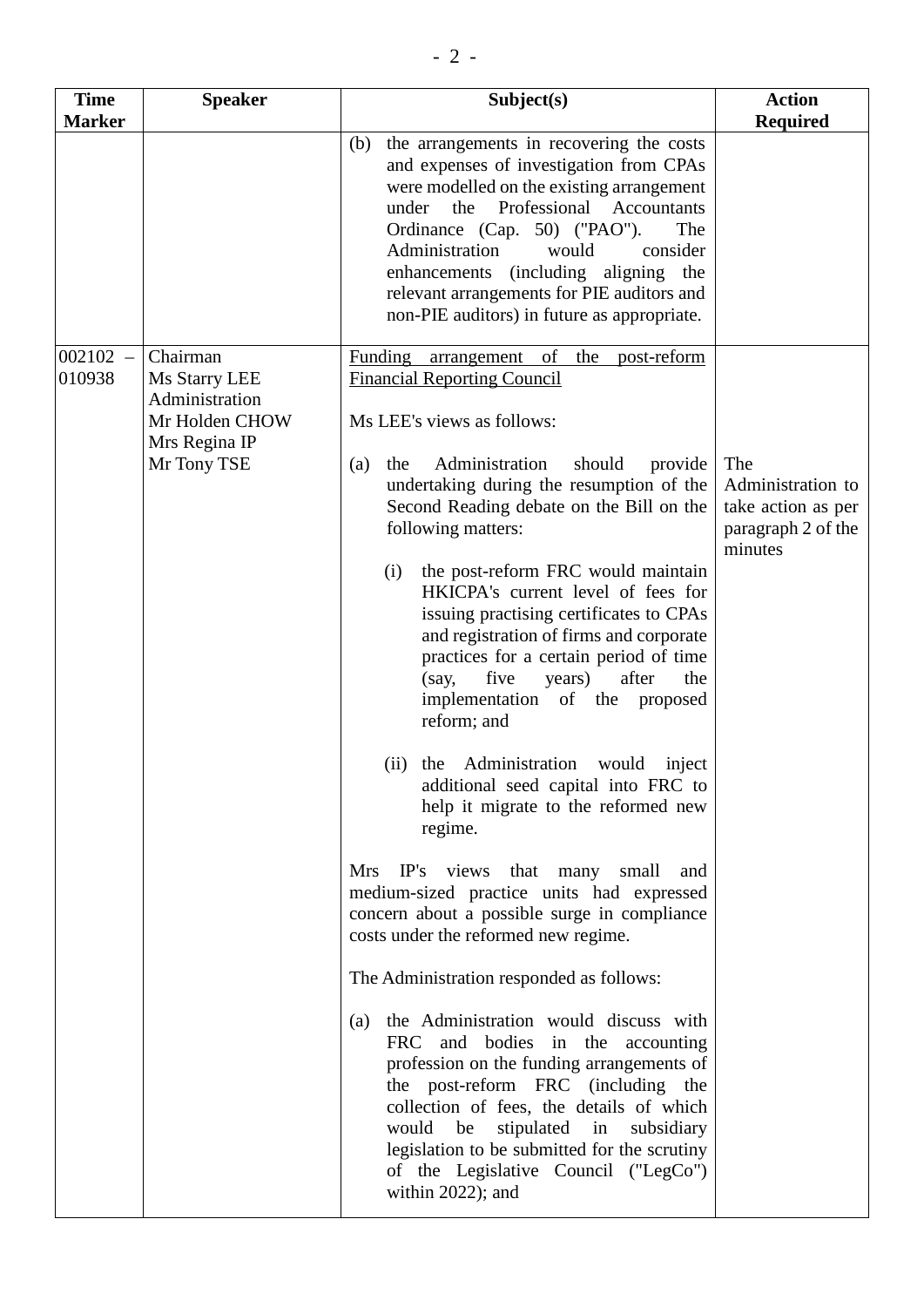| <b>Time</b> | <b>Speaker</b> | Subject(s)                                                                                                                                                                                                                                                                                                                                                                                                                                                                                                                                                                                             | <b>Action</b>   |
|-------------|----------------|--------------------------------------------------------------------------------------------------------------------------------------------------------------------------------------------------------------------------------------------------------------------------------------------------------------------------------------------------------------------------------------------------------------------------------------------------------------------------------------------------------------------------------------------------------------------------------------------------------|-----------------|
| Marker      |                |                                                                                                                                                                                                                                                                                                                                                                                                                                                                                                                                                                                                        | <b>Required</b> |
|             |                | the Administration was aware of the<br>(b)<br>concerns of small and medium-sized<br>practice units about the reformed new<br>regime. The proportionality approach<br>would be adopted for FRC's regulatory<br>work. The post-reform FRC would apply<br>a higher level of regulatory control to PIE<br>auditors as significant interests of public<br>investors were involved.<br>For other<br>auditors<br>and CPAs, the regulatory<br>requirements applicable to them and the<br>consequences of non-compliance to be<br>adopted by FRC would remain comparable<br>to those currently provided in PAO. |                 |
|             |                | Regulatory work of the post-reform Financial<br><b>Reporting Council</b>                                                                                                                                                                                                                                                                                                                                                                                                                                                                                                                               |                 |
|             |                | respect of FRC's investigation<br>In<br>on<br>professional irregularities of CPA, Mr CHOW<br>enquired whether FRC would make reference to<br>other regulatory regimes to set up a disciplinary<br>committee consisting of persons outside FRC<br>for making decisions on disciplinary cases after<br>conducting the investigation.                                                                                                                                                                                                                                                                     |                 |
|             |                | Ms LEE's views as follows:                                                                                                                                                                                                                                                                                                                                                                                                                                                                                                                                                                             |                 |
|             |                | (a) it would be desirable for the post-reform<br>FRC to appoint persons with relevant<br>knowledge/experience (preferably persons<br>who had been CPAs (practising) (i.e. CPAs<br>holding practising certificates) as CPA<br>investigators; and                                                                                                                                                                                                                                                                                                                                                        |                 |
|             |                | the post-reform FRC should recruit more<br>(b)<br>staff members with practising experience.                                                                                                                                                                                                                                                                                                                                                                                                                                                                                                            |                 |
|             |                | The Administration responded as follows:                                                                                                                                                                                                                                                                                                                                                                                                                                                                                                                                                               |                 |
|             |                | under PAO, the investigation<br>(a)<br>and<br>disciplinary proceedings of HKICPA were<br>carried out by designated committees.<br>regulatory procedures<br>The<br>current<br>established under FRCO, which were<br>carried out by the FRC executive team<br>under the supervision of the FRC Board<br>comprising all non-practitioners, would be<br>adopted to<br>ensure<br>impartiality<br>and                                                                                                                                                                                                        |                 |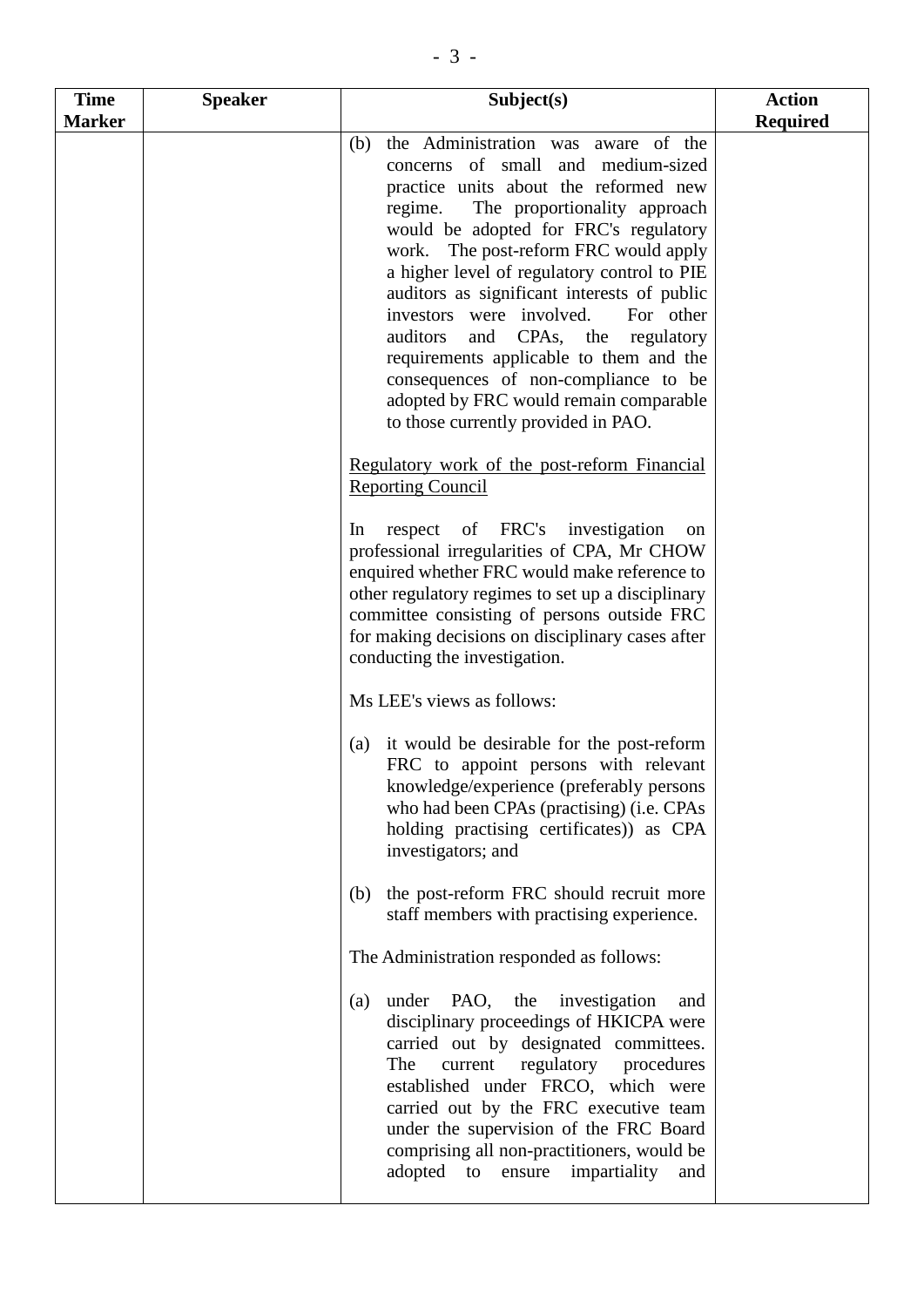| <b>Time</b>   | <b>Speaker</b> | Subject(s)                                                                                                                                                                                                                                                                                                | <b>Action</b>   |
|---------------|----------------|-----------------------------------------------------------------------------------------------------------------------------------------------------------------------------------------------------------------------------------------------------------------------------------------------------------|-----------------|
| <b>Marker</b> |                |                                                                                                                                                                                                                                                                                                           | <b>Required</b> |
|               |                | independence of the regulatory process<br>from the profession;                                                                                                                                                                                                                                            |                 |
|               |                | FRC would seek advice<br>(b)<br>from<br>the<br>accounting<br>profession<br>during<br>the<br>investigation process if necessary, such as<br>through appointing practitioners as expert<br>witnesses/consultants;                                                                                           |                 |
|               |                | an aggrieved party could apply for review<br>(c)<br>against the specified decisions of FRC to<br>the Accounting and Financial Reporting<br>Review Tribunal ("the Tribunal") to be<br>formed under the reformed new regime;                                                                                |                 |
|               |                | a CPA could be appointed as a member of<br>(d)<br>the FRC Board as long as he/she fulfilled<br>the requirement of being a non-practitioner<br>in the three years prior to the appointment;<br>and                                                                                                         |                 |
|               |                | FRC would recruit staff with relevant<br>(e)<br>experience and knowledge.                                                                                                                                                                                                                                 |                 |
|               |                | Mrs IP's enquiry if the reformed new regime<br>could expedite the disciplinary proceedings of<br>the accounting profession.                                                                                                                                                                               |                 |
|               |                | Mr TSE's and Ms LEE's enquiry about possible<br>increase in the maximum pecuniary penalty of<br>\$500,000 for CPA misconduct.                                                                                                                                                                             |                 |
|               |                | The Administration responded as follows:                                                                                                                                                                                                                                                                  |                 |
|               |                | besides increasing the efficiency of<br>(a)<br>investigation and disciplinary proceedings<br>of CPA and practice units, the reformed<br>new regime would also help enhancing the<br>fit and proper requirement of the<br>professionals<br>and<br>their<br>continuing<br>professional development ("CPD"); |                 |
|               |                | there was no intention to increase the<br>(b)<br>current maximum pecuniary penalty of<br>\$500,000 for CPA misconduct; and                                                                                                                                                                                |                 |
|               |                | in addition to pecuniary penalty, other<br>(c)<br>types of sanctions (e.g. the issue of<br>reprimands) might also be imposed to                                                                                                                                                                           |                 |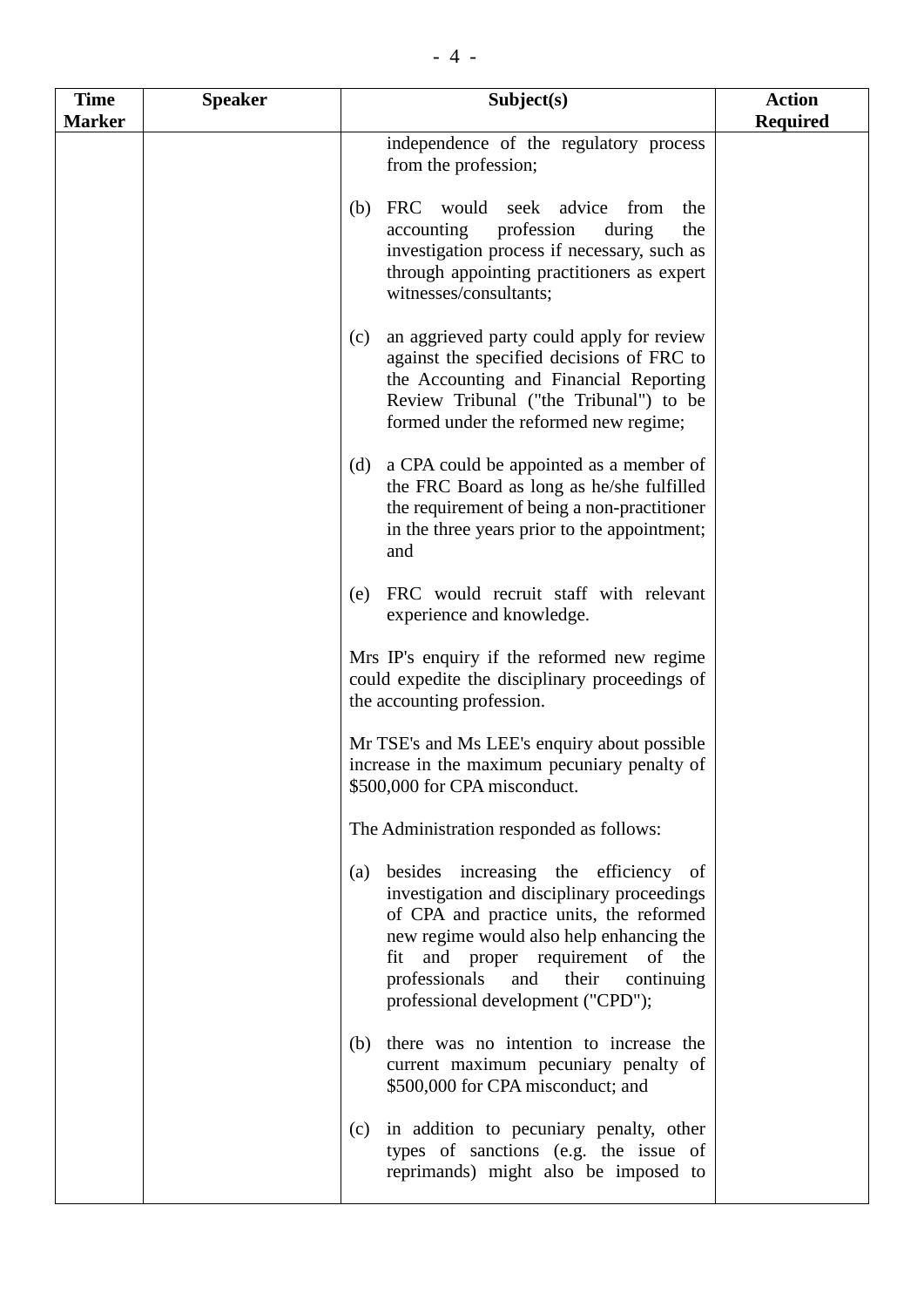| <b>Time</b>   | <b>Speaker</b> | Subject(s)                                                                                                                                                                                                                                                                                                                           | <b>Action</b>   |
|---------------|----------------|--------------------------------------------------------------------------------------------------------------------------------------------------------------------------------------------------------------------------------------------------------------------------------------------------------------------------------------|-----------------|
| <b>Marker</b> |                |                                                                                                                                                                                                                                                                                                                                      | <b>Required</b> |
|               |                | achieve<br>effect<br>deterrent<br>against<br>misconduct.                                                                                                                                                                                                                                                                             |                 |
|               |                | Mrs IP's enquiry about how the post-reform<br>FRC could develop a consistent approach with<br>that of HKICPA for handling disciplinary<br>matters given that the FRC Board members<br>were non-practitioners.                                                                                                                        |                 |
|               |                | The Administration responded that:                                                                                                                                                                                                                                                                                                   |                 |
|               |                | while all members of the FRC Board must<br>(a)<br>be non-practitioners, at least one-third of<br>them would be appointed because of their<br>knowledge and experience in<br>PIE<br>engagements;                                                                                                                                      |                 |
|               |                | a statutory advisory committee consisting<br>(b)<br>of practitioners, service users and other<br>stakeholders of the accounting profession<br>would be established to provide advice<br>to FRC;                                                                                                                                      |                 |
|               |                | many staff members of FRC<br>had<br>(c)<br>experience in the accounting profession;<br>and                                                                                                                                                                                                                                           |                 |
|               |                | could<br>advice<br>(d)<br><b>FRC</b><br>seek<br>from<br>the<br>accounting profession if necessary.                                                                                                                                                                                                                                   |                 |
|               |                | Ms LEE's enquiry if the Administration would<br>propose amendments to the Bill to include<br>express provisions on the fit and proper<br>requirement for renewal of CPA registration,<br>and application and renewal of practicing<br>certificates to reflect the proposal set out in<br>paragraph 12 of the Administration's paper. |                 |
|               |                | Administration<br>The<br>responded in<br>the<br>affirmative.                                                                                                                                                                                                                                                                         |                 |
|               |                | Legal representation during the investigation<br>proceedings                                                                                                                                                                                                                                                                         |                 |
|               |                | Mrs IP's and Mr CHOW's enquiry about the<br>right for a person subject to FRC's investigation<br>proceedings to appoint a legal representative.                                                                                                                                                                                      |                 |
|               |                |                                                                                                                                                                                                                                                                                                                                      |                 |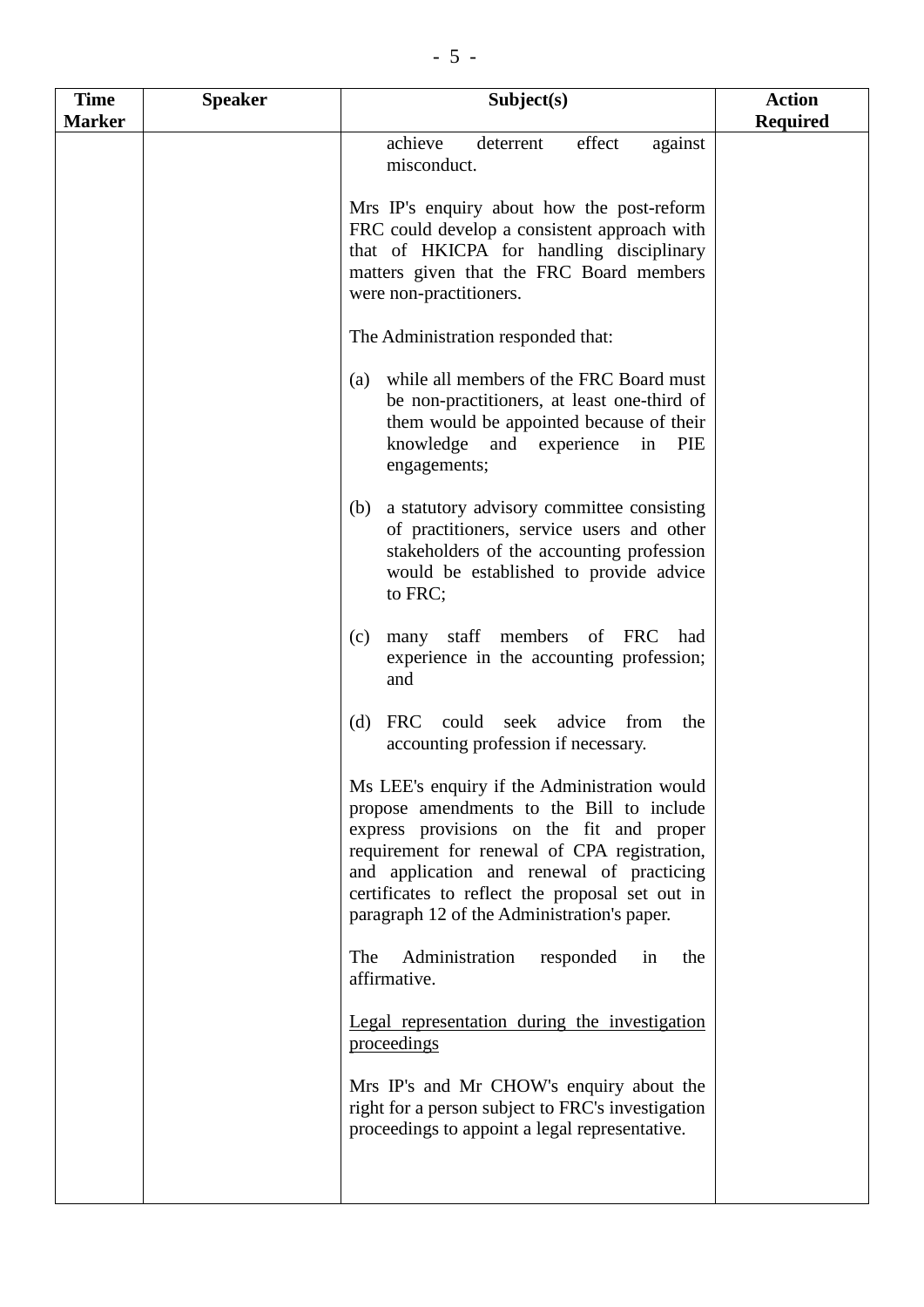|  | The Administration responded as follows:                                                                                                                                                                                                                                                                                                                                      |                                                                                           |
|--|-------------------------------------------------------------------------------------------------------------------------------------------------------------------------------------------------------------------------------------------------------------------------------------------------------------------------------------------------------------------------------|-------------------------------------------------------------------------------------------|
|  | a person under FRC's investigation might<br>(a)<br>be required to produce documents and/or<br>questions.<br>While<br>answer<br>such<br>investigation proceedings were not formal<br>hearings, the person could seek the<br>assistance of a legal representative if<br>necessary; and                                                                                          |                                                                                           |
|  | (b) the person could be represented by a legal<br>representative in the review and appeal<br>proceedings in the Tribunal and the Court<br>of Appeal.                                                                                                                                                                                                                          |                                                                                           |
|  | Development of the accounting profession                                                                                                                                                                                                                                                                                                                                      |                                                                                           |
|  | Ms LEE's views that:                                                                                                                                                                                                                                                                                                                                                          | The                                                                                       |
|  | the post-reform FRC should provide CPD<br>(a)<br>training for practising CPAs through<br>measures including organization<br>of<br>relevant seminars on topics such as<br>development opportunities in the Mainland<br>for CPAs; and                                                                                                                                           | Administration to<br>take action as per<br>paragraph<br>3(b)<br>and (c) of the<br>minutes |
|  | the Administration should undertake to<br>(b)<br>report within 2022 to the Panel on<br>Financial Affairs on the progress of its<br>discussion with stakeholders on the policy<br>and legislation prohibiting the use of<br>certain descriptions which might mislead<br>the public into believing that an individual<br>or a company was a registered CPA or<br>practice unit. |                                                                                           |
|  | Mrs IP's enquiries about:                                                                                                                                                                                                                                                                                                                                                     |                                                                                           |
|  | whether the post-reform FRC would issue<br>(a)<br>practising certificates to members of the<br>Institute of Chartered Accountants in<br>England and Wales ("ICAEW"); and                                                                                                                                                                                                      |                                                                                           |
|  | (b) jurisdictions which had signed mutual or<br>reciprocal agreements with HKICPA in<br>relation to registration of CPAs.                                                                                                                                                                                                                                                     |                                                                                           |
|  | The Administration responded as follows:                                                                                                                                                                                                                                                                                                                                      |                                                                                           |
|  | attainment of professional<br>the<br>(a)<br>and<br>practising qualifications in the accounting<br>profession were two distinct processes;                                                                                                                                                                                                                                     |                                                                                           |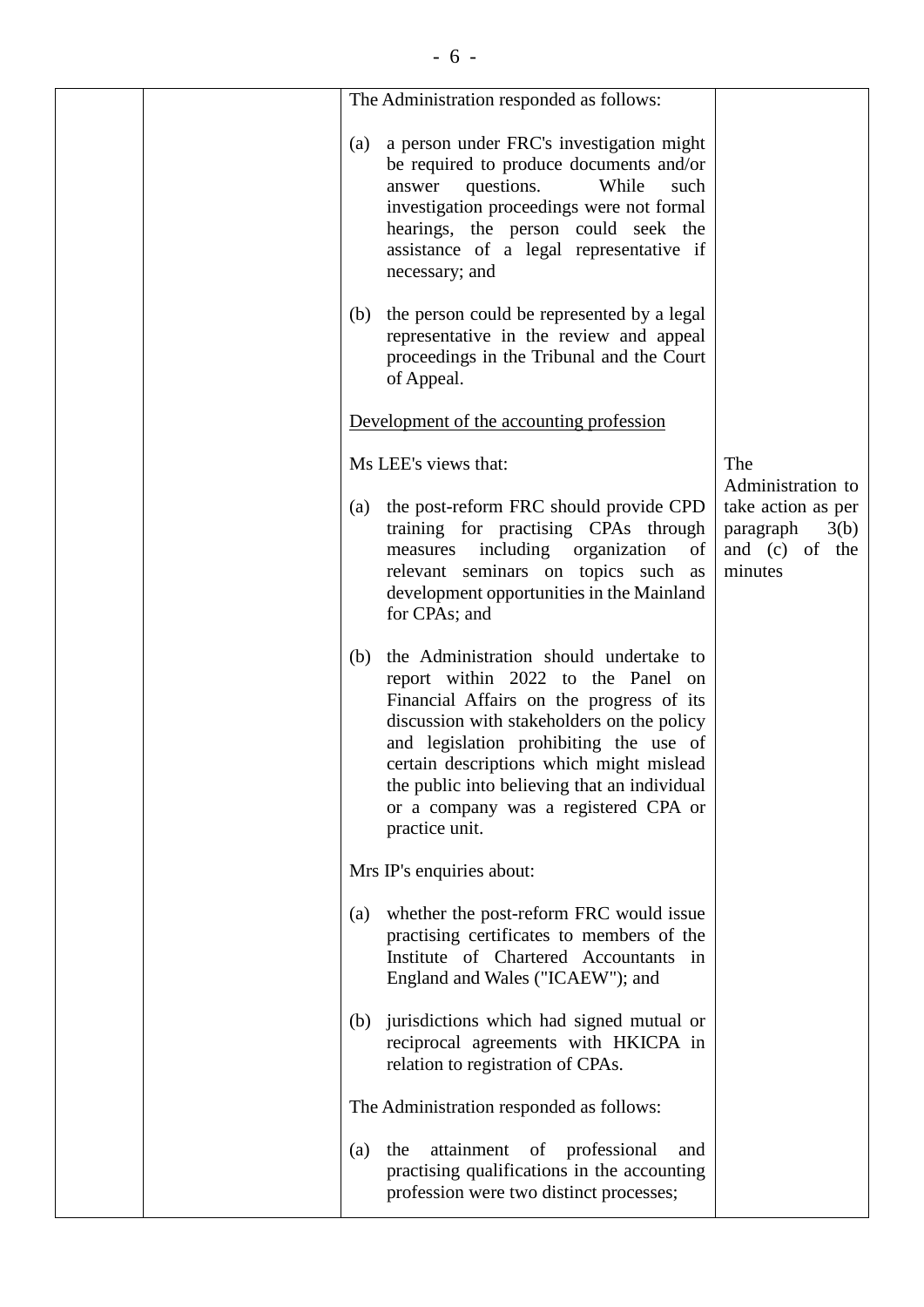| <b>Time</b>          | <b>Speaker</b>                                                                                                               | Subject(s)                                                                                                                                                                                                                                                                                                                                                                                                                                                                                                                                                                                                                                                                                                                                                                                                                                                                                                                                                                                                                                                                                                                                                                                                                                                                                          | <b>Action</b>   |
|----------------------|------------------------------------------------------------------------------------------------------------------------------|-----------------------------------------------------------------------------------------------------------------------------------------------------------------------------------------------------------------------------------------------------------------------------------------------------------------------------------------------------------------------------------------------------------------------------------------------------------------------------------------------------------------------------------------------------------------------------------------------------------------------------------------------------------------------------------------------------------------------------------------------------------------------------------------------------------------------------------------------------------------------------------------------------------------------------------------------------------------------------------------------------------------------------------------------------------------------------------------------------------------------------------------------------------------------------------------------------------------------------------------------------------------------------------------------------|-----------------|
| <b>Marker</b>        |                                                                                                                              |                                                                                                                                                                                                                                                                                                                                                                                                                                                                                                                                                                                                                                                                                                                                                                                                                                                                                                                                                                                                                                                                                                                                                                                                                                                                                                     | <b>Required</b> |
|                      |                                                                                                                              | a person with recognized accounting<br>(b)<br>qualifications in other jurisdictions could<br>register as a CPA in Hong Kong if the<br>accountancy body of the jurisdiction<br>concerned had signed a mutual or<br>reciprocal agreement with HKICPA in<br>relation to registration of CPAs. Under<br>the reformed new regime, the person upon<br>becoming a CPA in Hong Kong, had to<br>apply for a practising certificate from the<br>post-reform FRC. FRC would issue a<br>practising certificate to the person if he/she<br>had fulfilled the relevant requirements; and<br>HKICPA had<br>signed a reciprocal<br>(c)<br>recognition agreement for CPAs with<br>ICAEW.<br>Mr TSE's enquiry about conformity of the<br>reformed new regime with Article 142(3) of the<br>Basic Law ("BL").<br>The Administration responded that it had<br>addressed the issue in its response to the Legal<br>Service Division's letter dated 11 August 2021<br>("LSD's letter"). The reformed new regime<br>would bring Hong Kong's regulatory system<br>more in line with the latest global best practice,<br>and at the same time continue to recognize the<br>role and professional functions of the<br>professional body. The reformed new regime<br>as a whole was compatible with Article $142(3)$<br>of BL. |                 |
| $010939 -$<br>012120 | Chairman<br>Ms Starry LEE<br>Mr Holden CHOW<br>Mrs Regina IP<br>Assistant<br>Legal<br>Adviser 10 ("ALA10")<br>Administration | Briefing by the Administration on its response<br>to LSD's letter<br>[LC Paper No. CB(1)1262/20-21(03)]<br>Guidelines by the post-reform Financial<br><b>Reporting Council</b><br>Ms LEE's and the Chairman enquiries about:<br>how the post-reform FRC would formulate<br>(a)<br>its guidelines for imposing pecuniary<br>penalties, and whether such guidelines<br>would be subsidiary legislation; and<br>practices of<br>other<br>(b)<br>the<br>comparable<br>regulators such as the Securities and                                                                                                                                                                                                                                                                                                                                                                                                                                                                                                                                                                                                                                                                                                                                                                                             |                 |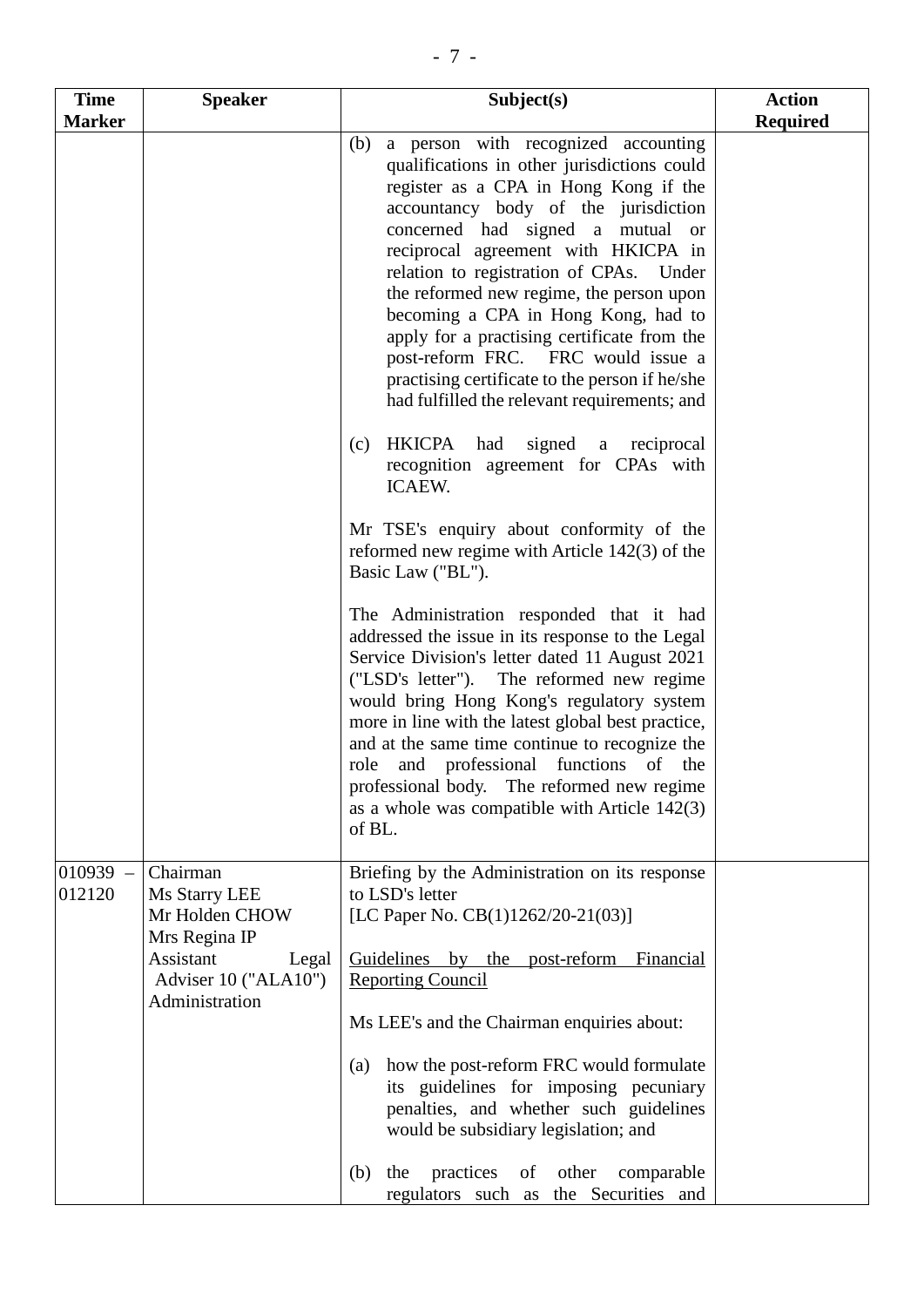| <b>Time</b><br><b>Marker</b> | <b>Speaker</b>                                               | Subject(s)                                                                                                                                                                                                                                                                                                                                                                      | <b>Action</b><br><b>Required</b>                                     |
|------------------------------|--------------------------------------------------------------|---------------------------------------------------------------------------------------------------------------------------------------------------------------------------------------------------------------------------------------------------------------------------------------------------------------------------------------------------------------------------------|----------------------------------------------------------------------|
|                              |                                                              | Commission,<br><b>Futures</b><br>the<br>Insurance<br>Authority, the Property Management<br>Services Authority and the Estate Agents<br>Authority in the<br>formulation<br>and<br>promulgation of their<br>statutory or<br>non-statutory guidelines on the imposition<br>of pecuniary penalties.                                                                                 |                                                                      |
|                              |                                                              | The Administration undertook to provide<br>information to address members' enquiries, and<br>responded as follows:                                                                                                                                                                                                                                                              | The<br>Administration to<br>take action as per<br>paragraph 4 of the |
|                              |                                                              | the sanction guidelines to be issued by the<br>(a)<br>post-reform FRC were not subsidiary<br>legislation; and                                                                                                                                                                                                                                                                   | minutes                                                              |
|                              |                                                              | the post-reform FRC would engage<br>(b)<br>stakeholders<br>including<br>relevant<br>the<br>accounting profession in formulating the<br>guidelines.                                                                                                                                                                                                                              |                                                                      |
|                              |                                                              | In response to Mr CHOW's enquiry, the<br>Administration advised that the statutory<br>advisory committee would be set up upon<br>commencement of the Bill, and the post-reform<br>FRC would have formulated its sanction<br>guidelines by that time. In developing the<br>sanction guidelines, FRC would engage the<br>profession and stakeholders to listen to their<br>views. |                                                                      |
|                              |                                                              | Mrs IP's enquiry about the Administration's<br>plans to introduce reforms to other professions<br>similar to that proposed for the accounting<br>profession, i.e. by separating the registration of<br>the professionals from the issuance of practising<br>certificates.                                                                                                       |                                                                      |
|                              |                                                              | The Administration responded that the proposed<br>reform for the accounting profession was made<br>having regard to the unique circumstances of the<br>profession and the international trend in the<br>regulation of the accounting profession.                                                                                                                                |                                                                      |
|                              | Clause-by-clause examination of the Bill                     |                                                                                                                                                                                                                                                                                                                                                                                 |                                                                      |
| $012121 -$<br>013055         | Chairman<br>Administration<br>Ms Starry LEE<br>Mrs Regina IP | <b>Financial Reporting Council (Amendment)</b><br><b>Bill 2021</b><br>Part 1                                                                                                                                                                                                                                                                                                    |                                                                      |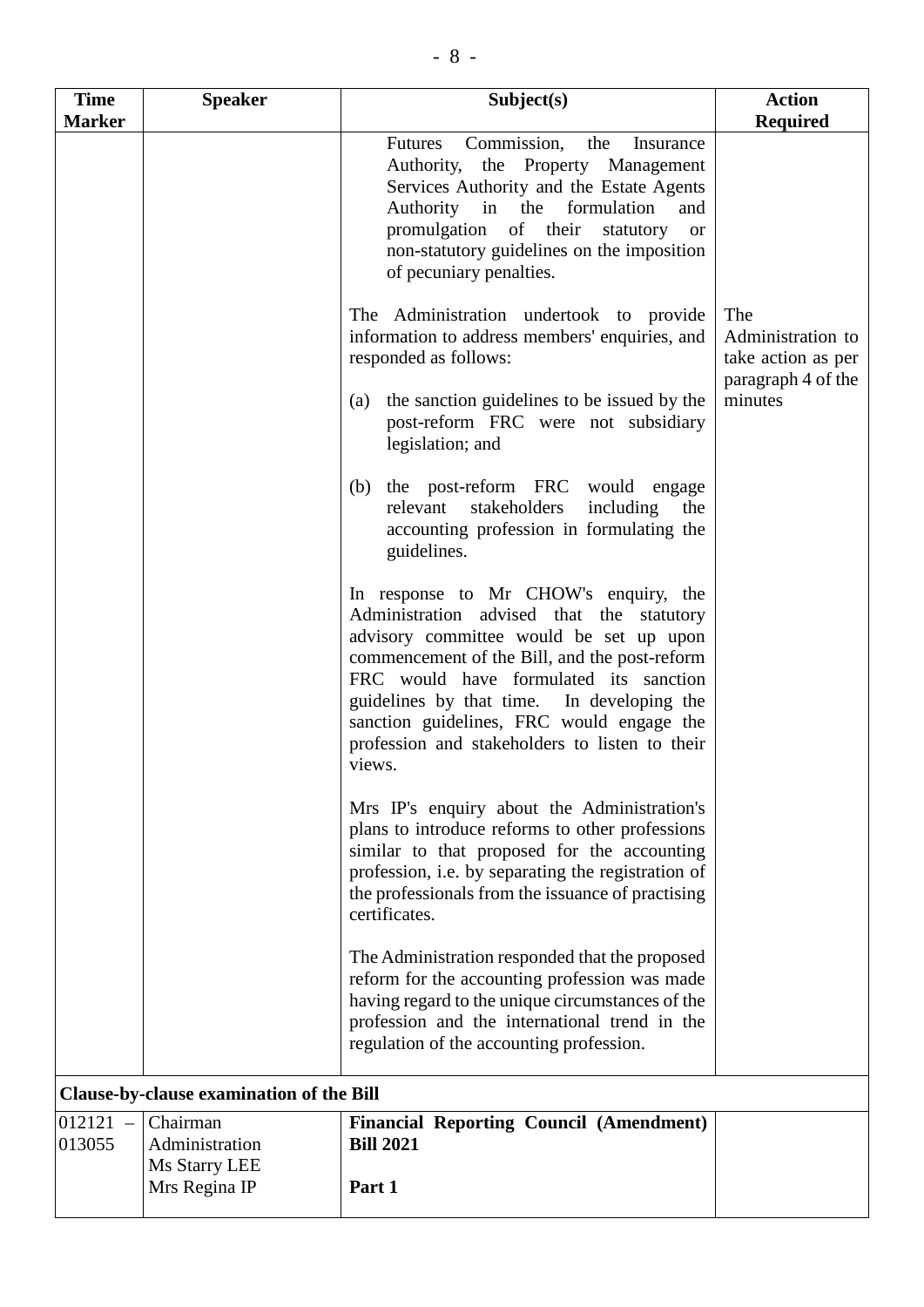| <b>Time</b>   | <b>Speaker</b>                                       | Subject(s)                                                                                                                                                                                                                                                                                                                        | <b>Action</b>   |
|---------------|------------------------------------------------------|-----------------------------------------------------------------------------------------------------------------------------------------------------------------------------------------------------------------------------------------------------------------------------------------------------------------------------------|-----------------|
| <b>Marker</b> |                                                      |                                                                                                                                                                                                                                                                                                                                   | <b>Required</b> |
|               |                                                      | <b>Preliminary</b>                                                                                                                                                                                                                                                                                                                |                 |
|               |                                                      | Clause $1 -$ Short title and commencement                                                                                                                                                                                                                                                                                         |                 |
|               |                                                      | In response to Mrs IP's enquiry about the<br>commencement of the Bill, the Administration<br>advised that its target was to table the<br>Commencement Notice before LegCo in the<br>first half of 2022 and to commence the Bill in<br>the second half of 2022.                                                                    |                 |
| $013056 -$    | Chairman                                             | Clause 2 - Enactments amended                                                                                                                                                                                                                                                                                                     |                 |
| 013638        | Administration<br>ALA <sub>10</sub><br>Ms Starry LEE | Part 2                                                                                                                                                                                                                                                                                                                            |                 |
|               |                                                      | <b>Amendments to Financial Reporting Council</b><br><b>Ordinance (Cap. 588)</b>                                                                                                                                                                                                                                                   |                 |
|               |                                                      | Clause $3$ – Long title substituted                                                                                                                                                                                                                                                                                               |                 |
|               |                                                      | Clause $4 -$ Section 1 amended (short title)                                                                                                                                                                                                                                                                                      |                 |
|               |                                                      | Clause $5 -$ Section 2 amended (interpretation)                                                                                                                                                                                                                                                                                   |                 |
|               |                                                      | Clause $6 -$ Section 3A amended (meaning of<br>various types of auditors and engagements)                                                                                                                                                                                                                                         |                 |
| $013639 -$    | Chairman                                             | Clause $7 - Section 3B$ added                                                                                                                                                                                                                                                                                                     |                 |
| 015434        | Administration<br>Ms Starry LEE<br>ALA10             | 3B. Professional irregularity by professional<br>persons                                                                                                                                                                                                                                                                          |                 |
|               |                                                      | The Administration's responses as follows:                                                                                                                                                                                                                                                                                        |                 |
|               |                                                      | it was considering amendments to the<br>(a)<br>proposed new section 3B in light of<br>comments from some stakeholders; and                                                                                                                                                                                                        |                 |
|               |                                                      | there was no definition on the term<br>(b)<br>"professional misconduct" in the current<br>FRCO and PAO [ALA10's enquiry in her<br>letter to the Administration (paragraph 10)<br>of LC Paper No. CB(1)1197/20-21(03))<br>Administration's<br>and<br>the<br>reply<br>(paragraph 10 of LC Paper<br>No.<br>$CB(1)1262/20-21(02))$ ]. |                 |
|               |                                                      | Ms LEE's enquiry about why the phrase<br>"without reasonable excuse" was only provided<br>in the proposed new section $3B(1)(e)$ but not                                                                                                                                                                                          |                 |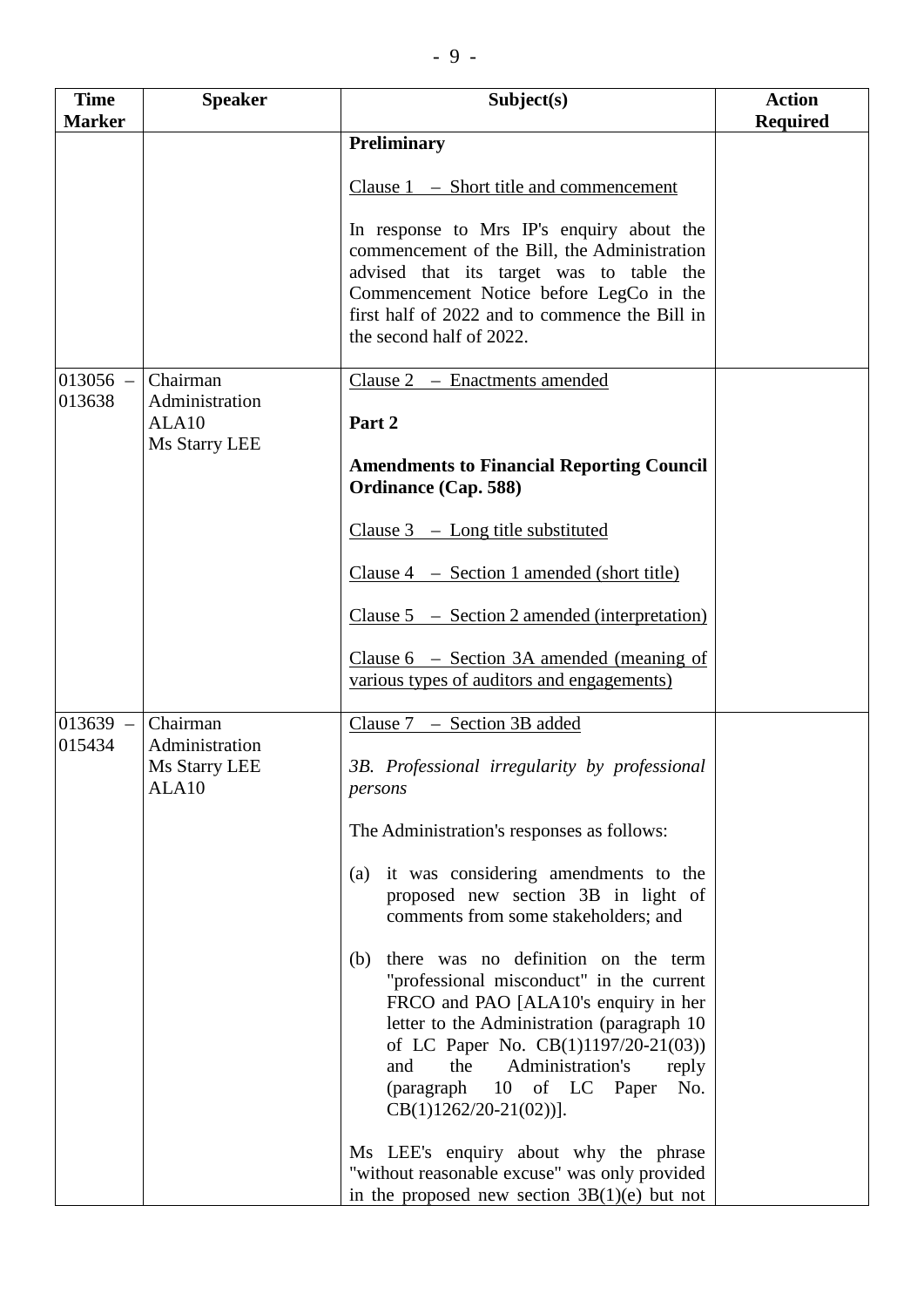| <b>Time</b><br><b>Marker</b> | <b>Speaker</b>                              | Subject(s)                                                                                                                                                                                                                                                                                                                              | <b>Action</b><br><b>Required</b> |
|------------------------------|---------------------------------------------|-----------------------------------------------------------------------------------------------------------------------------------------------------------------------------------------------------------------------------------------------------------------------------------------------------------------------------------------|----------------------------------|
|                              |                                             | sections $3B(1)(c)$ and (d) as the matters covered<br>in these provisions were all related to<br>professional irregularities of professional<br>persons.                                                                                                                                                                                |                                  |
|                              |                                             | The Administration responded as follows:                                                                                                                                                                                                                                                                                                |                                  |
|                              |                                             | the proposed new section $3B(1)(e)$<br>(a)<br>involved compliance with the procedural<br>requirements of FRC's inspections and<br>investigations.<br>A party would only<br>commit a professional irregularity if he/she<br>failed, without reasonable excuse, to<br>comply with such requirements;                                      |                                  |
|                              |                                             | the proposed new section $3B(1)(c)$ or (d)<br>(b)<br>involved misconduct set out in other<br>ordinances (i.e. PAO and the Anti-Money<br>Laundering<br>and<br>Counter-Terrorist<br>Financing Ordinance (Cap. 615)). The<br>issues of burden of proof and applicability<br>of "reasonable excuse" were set out in such<br>ordinances; and |                                  |
|                              |                                             | the proposed new section $3B(1)(c)$ or (d)<br>(c)<br>merely reflected the relevant professional<br>irregularities currently set out in PAO.                                                                                                                                                                                             |                                  |
| $015435 -$<br>020221         | Chairman<br>Administration<br>Ms Starry LEE | Clause $8 - \text{Section} 4$<br>amended<br><i>(practice)</i><br>irregularity by PIE auditors, non-PIE auditors,<br>$etc.$ )                                                                                                                                                                                                            |                                  |
|                              |                                             | Clause $9$ – Part 2 heading amended (Financial<br><b>Reporting Council)</b>                                                                                                                                                                                                                                                             |                                  |
|                              |                                             | Clause $10$ – Section 6 amended (establishment)<br>of Financial Reporting Council)                                                                                                                                                                                                                                                      |                                  |
|                              |                                             | Clause $11$ – Section 7 amended (composition<br>of FRC)                                                                                                                                                                                                                                                                                 |                                  |
|                              |                                             | Clause $12$ – Section 9 amended (functions of<br>FRC)                                                                                                                                                                                                                                                                                   |                                  |
|                              |                                             | Clause $13$ – Section 10 amended (powers of<br>$FRC$ )                                                                                                                                                                                                                                                                                  |                                  |
|                              |                                             | The Administration said that it was considering<br>the<br>amendments<br>to<br>proposed<br>amended<br>section 10 upon internal review.                                                                                                                                                                                                   |                                  |